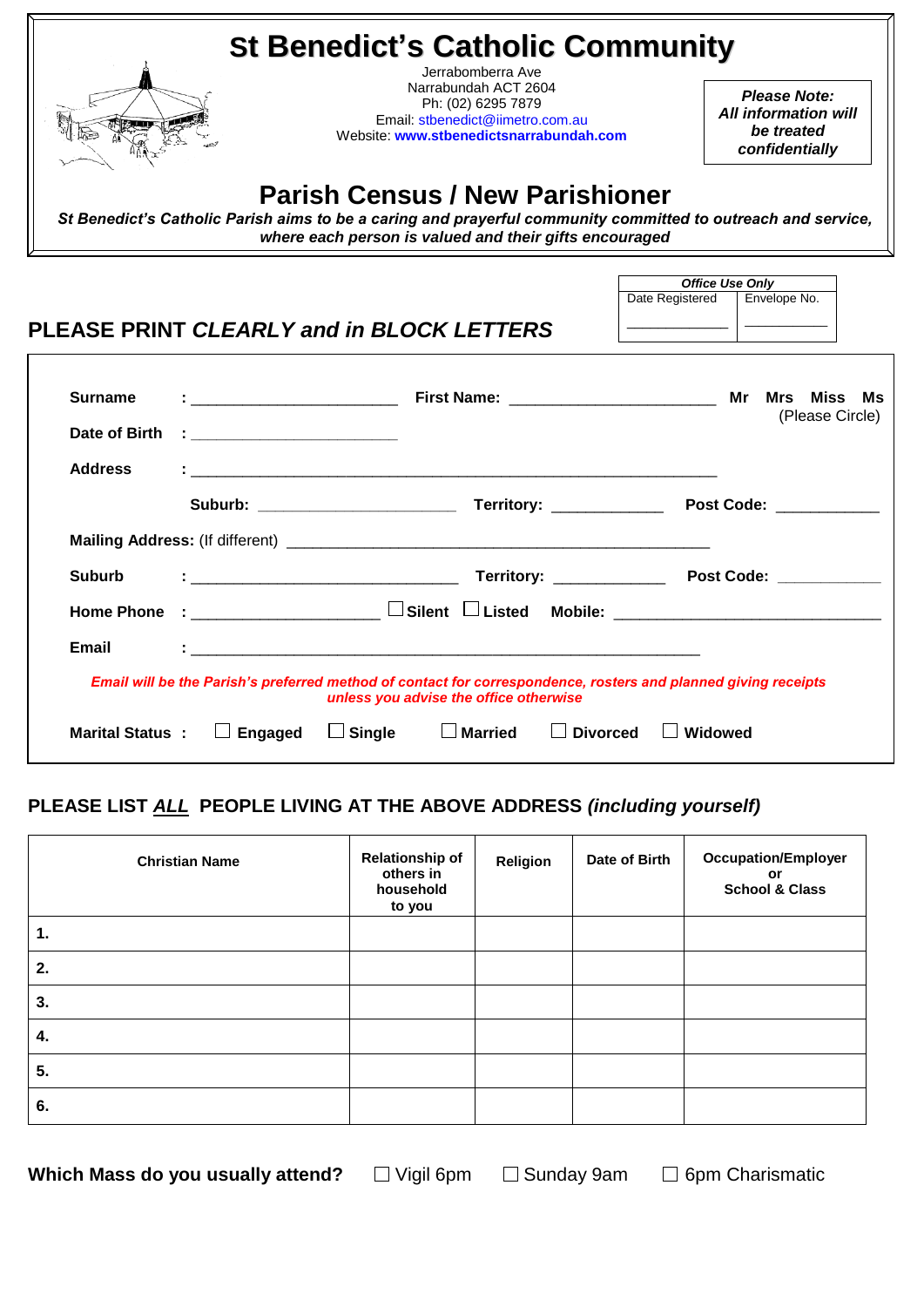#### **Are you interested in volunteering for the following? New Rosters will commence the third weekend in September and run for three months**

| <b>Ministry</b>                                                                   | <b>Name of Person 1</b> | <b>Name of Person 2</b>                                                            | <b>Name of Person 3</b> |
|-----------------------------------------------------------------------------------|-------------------------|------------------------------------------------------------------------------------|-------------------------|
| <b>MASS MINISTRIES:</b>                                                           |                         | See back page for explanation of Ministries. Training will be provided if required |                         |
| <b>.Altar Server</b>                                                              |                         |                                                                                    |                         |
| Sat 6pm<br>9am <sub>[1]</sub><br>Sun6pm                                           |                         |                                                                                    |                         |
| <b>.Extra-ordinary Ministers of Communion</b>                                     |                         |                                                                                    |                         |
| Sat 6pm<br>9am <sub>o</sub><br>Sun6pm <sub>D</sub>                                |                         |                                                                                    |                         |
| <b>.Music Ministry Indicate instrument</b>                                        |                         |                                                                                    |                         |
| Sat 6pm<br>9am <sub>[1</sub><br>Sun6pm <sub>D</sub>                               |                         |                                                                                    |                         |
| •Presentation of the Gifts                                                        |                         |                                                                                    |                         |
| Sat 6pm<br>9am <sub>[1]</sub><br>Sunpm□                                           |                         |                                                                                    |                         |
| •Readers                                                                          |                         |                                                                                    |                         |
| Sat 6pm<br>Sun6pm <sub>D</sub><br>9am□                                            |                         |                                                                                    |                         |
| •Greeters                                                                         |                         |                                                                                    |                         |
| Sat6pm□<br>Sun 6pm<br>9am <del></del>                                             |                         |                                                                                    |                         |
| •Collectors                                                                       |                         |                                                                                    |                         |
| Sat 6pm<br>Sun 6pm<br>9am□                                                        |                         |                                                                                    |                         |
| <b>ENVIRONMENT:</b>                                                               |                         |                                                                                    |                         |
| •Sacristan                                                                        |                         |                                                                                    |                         |
|                                                                                   |                         |                                                                                    |                         |
| •Flowers                                                                          |                         |                                                                                    |                         |
| •Church Cleaning                                                                  |                         |                                                                                    |                         |
| 9am-10.30am Sat morning                                                           |                         |                                                                                    |                         |
| •Maintenance (linens, vestments etc.)                                             |                         |                                                                                    |                         |
| <b>•Grounds/Buildings</b> (Maintenance etc.)                                      |                         |                                                                                    |                         |
| <b>CARING GROUP:</b>                                                              |                         |                                                                                    |                         |
| <b>Visiting sick/aged/dying</b>                                                   |                         |                                                                                    |                         |
|                                                                                   |                         |                                                                                    |                         |
| <b>Supply transport to Mass</b><br>9am <sub>[1]</sub><br>7pm <sub>D</sub><br>6pm⊡ |                         |                                                                                    |                         |
| Communion to the sick and housebound                                              |                         |                                                                                    |                         |
| Mountain View□ Jindalee□ Homes□                                                   |                         |                                                                                    |                         |
| <b>PRAYER SUPPORT</b>                                                             |                         |                                                                                    |                         |
| <b>•Adoration Roster</b>                                                          |                         |                                                                                    |                         |
| Please indicate DAY & TIME                                                        |                         |                                                                                    |                         |
| <b>.Emergency Adoration Support</b>                                               |                         |                                                                                    |                         |
| Please indicate DAY & TIME                                                        |                         |                                                                                    |                         |
| ARE YOU INTERESTED IN HELPING WITH:                                               |                         |                                                                                    |                         |
| <b>WEBSITE &amp; SOCIAL MEDIA</b><br>Yes $\Box$                                   |                         | <b>MAINTENANCE GROUP</b>                                                           | Yes $\Box$              |
|                                                                                   |                         |                                                                                    |                         |
| <b>RCIA TEAM</b><br>$Yes \mid$                                                    |                         | <b>VISITATION TEAM</b>                                                             | Yes $\Box$              |
| <b>SACRAMENTAL TEAM</b><br>Yes                                                    |                         | <b>CELL GROUPS</b>                                                                 | Yes                     |

| Do we have your permission to publish your name & phone number on our Parish Rosters List? Yes $\Box$ No        | $\Box$ |
|-----------------------------------------------------------------------------------------------------------------|--------|
| Do we have your permission to display your name (only) on the rosters list on the Parish Website? Yes $\Box$ No |        |

Would you like to withdraw from any ministry/group you are currently involved in? \_\_\_\_\_\_

Do you have knowledge, qualifications or expertise that you are willing to share or provide advice? (for example plumbing, electrical, landscaping, roofing, architecture, accounting, IT, etc) Please specify below.

\_\_\_\_\_\_\_\_\_\_\_\_\_\_\_\_\_\_\_\_\_\_\_\_\_\_\_\_\_\_\_\_\_\_\_\_\_\_\_\_\_\_\_\_\_\_\_\_\_\_\_\_\_\_\_\_\_\_\_\_\_\_\_\_\_\_\_\_\_\_\_\_\_\_\_\_\_\_\_\_\_\_\_\_\_\_\_\_\_\_\_\_\_\_\_\_\_\_\_

**\_\_\_\_\_\_\_\_\_\_\_\_\_\_\_\_\_\_\_\_\_\_\_\_\_\_\_\_\_\_\_\_\_\_\_\_\_\_\_\_\_\_\_\_\_\_\_\_\_\_\_\_\_\_\_\_\_\_\_\_\_\_\_\_\_\_\_\_\_\_\_\_\_\_\_\_\_\_\_\_\_\_\_\_\_\_\_\_\_\_\_\_\_\_\_\_\_\_\_\_**

Do you have any expertise that you can offer the life of the Parish that is not covered in this form?

Would you or anyone you know like a visit from the Parish Priest or member of the parish team?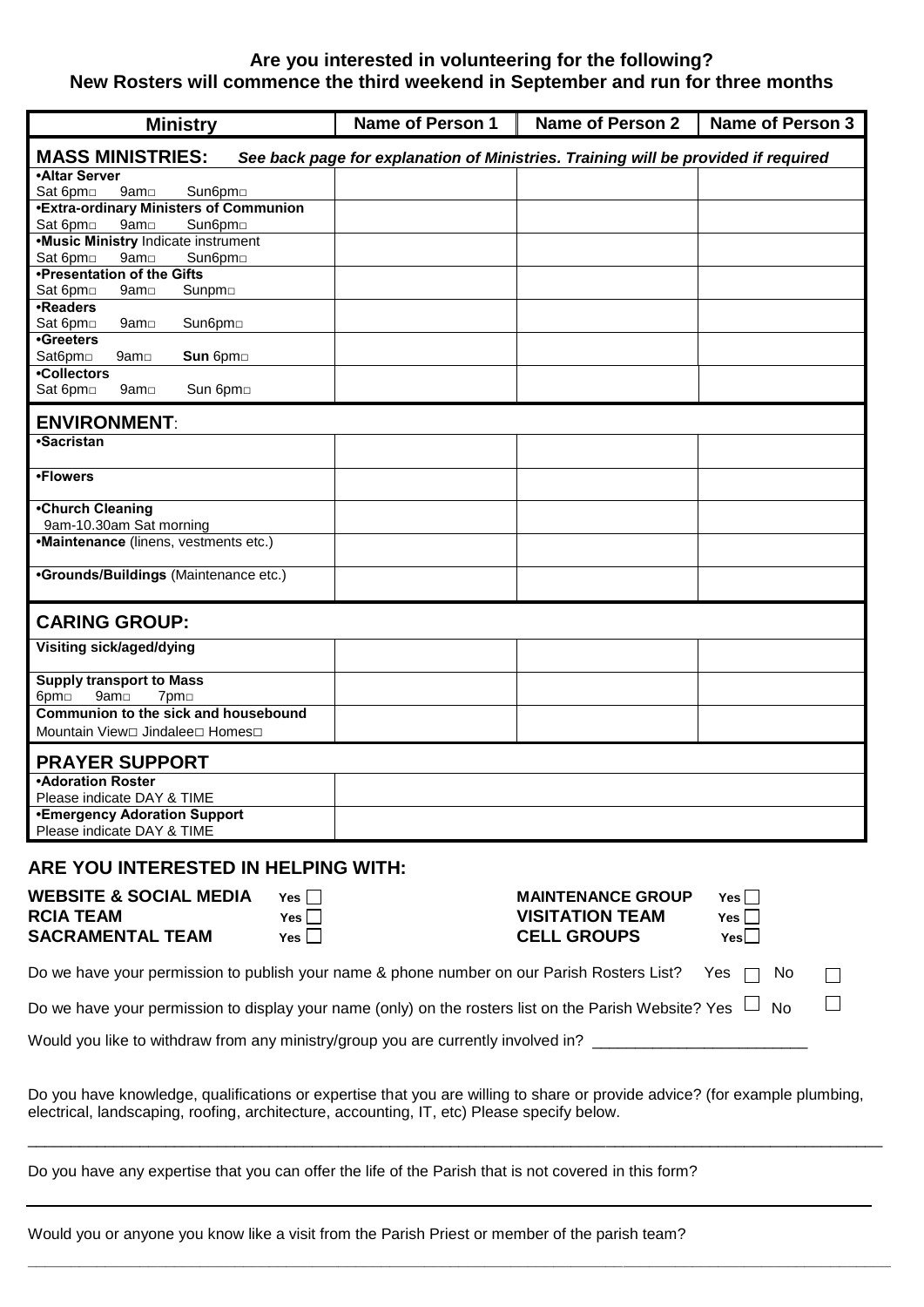# **PLANNED GIVING**



**First Collection at Mass** is for the support of our Archbishop, the clergy of the Archdiocese and our Parish Priests.

**Second Collection at Mass** (Planned Giving Program) directly supports the liturgical needs, utilities and levies, salaries, parish resources & programs and maintenance of all church and buildings. By contributing to the Planned Giving program you directly assist in the maintenance and growth of the Parish. Planned Giving for the new financial year will commence the first weekend in July.

#### **Please TICK your preferred method of giving**

| <b>Option 1: Direct Debit</b> | $\Box$  | set and forget         |
|-------------------------------|---------|------------------------|
| <b>Option 2: Credit Card</b>  | $\Box$  | have to update expiry  |
| <b>Option 3: Qkr! App</b>     | $\perp$ | anywhere any time      |
| <b>Option 4: Envelopes</b>    | $\Box$  | need to attend to give |

| set and forget         |
|------------------------|
| have to update expiry  |
| anywhere any time      |
| need to attend to give |
|                        |

| <b>Office Use Only</b> |  |  |  |  |  |  |
|------------------------|--|--|--|--|--|--|
| Envelope No.           |  |  |  |  |  |  |
|                        |  |  |  |  |  |  |

### **Option 1:** DIRECT DEBIT FROM YOUR BANK ACCOUNT **(Box of envelopes not issued)**

**NEW GIVERS** - Please fill out the CDF Form, DIRECT DEBIT REQUEST available from the Parish Office or at [www.cdf.cg.catholic.org.au](http://www.cdf.cg.catholic.org.au/) in Parish Section, choose CDF Forms, Select Form F020.2 and return completed form to Parish Office for processing.

**EXISTING GIVERS WISHING TO CHANGE/ALTER THEIR EXISTING DIRECT DEBIT GIVING –** Please contact the Parish Office or go to [www.cdf.cg.catholic.org.au](http://www.cdf.cg.catholic.org.au/) in Parish Section, choose CDF Forms, Select Form F021.2 CHANGE DIRECT DEBIT REQUEST and return completed form to Parish Office for processing.

#### **Option 2:** CREDIT CARD **(Box of envelopes not issued)**

| I wish to contribute from my (PLEASE TICK)              |  |      | Weekly deductions will occur each week when counting is done |  |  |  |  |  |  |  |  |
|---------------------------------------------------------|--|------|--------------------------------------------------------------|--|--|--|--|--|--|--|--|
| <b>MasterCard</b>                                       |  | VISA | Deductions occur near the 15 <sup>th</sup> of each month     |  |  |  |  |  |  |  |  |
| Card Number:                                            |  |      |                                                              |  |  |  |  |  |  |  |  |
|                                                         |  |      |                                                              |  |  |  |  |  |  |  |  |
|                                                         |  |      |                                                              |  |  |  |  |  |  |  |  |
| Expiry Date: ______/_______                             |  |      |                                                              |  |  |  |  |  |  |  |  |
| Date / /<br>Please debit the above credit card account: |  |      |                                                              |  |  |  |  |  |  |  |  |
|                                                         |  |      |                                                              |  |  |  |  |  |  |  |  |

### **Option 3: Qkr!** please call the parish office to organise **Option 4:** ENVELOPES

*.*

| New Giver $\Box$ OR Existing Giver $\Box$                                                                                                                                                                                           |                             |  |  |  |  |
|-------------------------------------------------------------------------------------------------------------------------------------------------------------------------------------------------------------------------------------|-----------------------------|--|--|--|--|
| I will try to give the amount shown below as a regular and sacrificial offering during the coming financial year. Should circumstances<br>change, I understand that I am free to reduce or increase my donation.                    |                             |  |  |  |  |
| Weekly Donation \$<br>OR.                                                                                                                                                                                                           | Quarterly/Monthly/Yearly \$ |  |  |  |  |
| Signature <b>Signature</b> and the state of the state of the state of the state of the state of the state of the state of the state of the state of the state of the state of the state of the state of the state of the state of t | Date $\sqrt{2}$             |  |  |  |  |